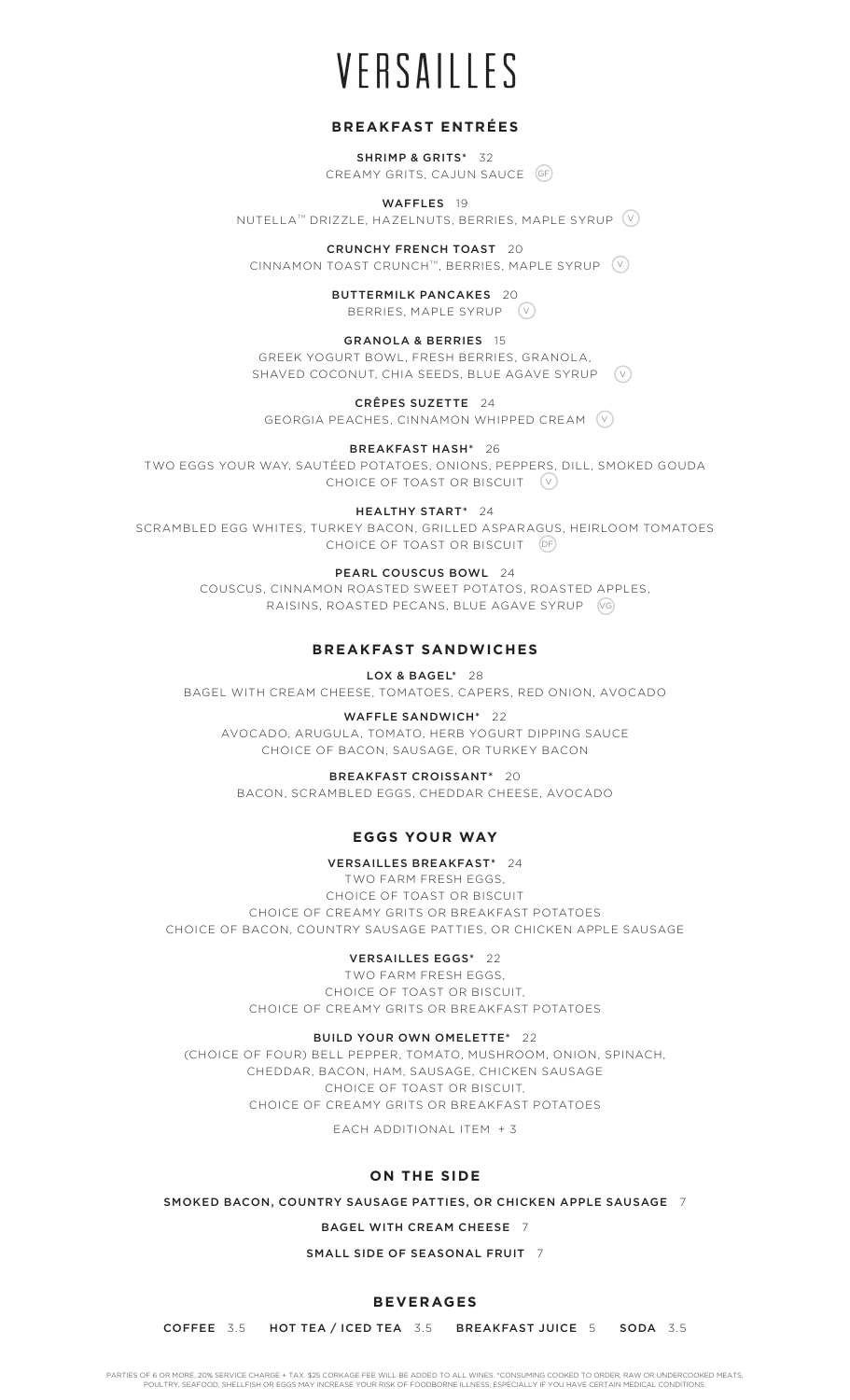# **STARTERS**

BOILED PEANUT HUMMUS 22 NAAN BREAD, SUGAR SNAP PEAS, RADISHES,

HEIRLOOM CARROTS, EXTRA VIRGIN OLIVE OIL V

CAPRESE FLATBREAD 22

ROASTED TOMATO, FRESH MOZZARELLA, BASIL, EXTRA VIRGIN OLIVE OIL  $\;$  ( $\,$ 

CHARCUTERIE & FROMAGE 32

SEASONAL SELECTION OF CURED MEATS, CHEESES, ARTISAN CRACKERS, OLIVES

# **LADLE & GARDEN**

# SPRING VEGETABLE SOUP

 $CUP$  12  $BOWL$  16 (GF)  $(DF)(V)$ 

## SEASONAL SOUP DU JOUR

CUP 12 BOWL 16

## CLASSIC CAESAR SALAD 18

ROMAINE LETTUCE, GARLIC CROUTONS, CAESAR DRESSING

## GRILLED PEACH SALAD 20

GRILLED PEACHES, ARTISANAL MIXED GREENS, SHAVED RED ONIONS, CUCUMBER, GOAT CHEESE, CANDIED WALNUTS, CHAMPAGNE VINAIGRETTE GF V

SALAD PROTEINS

GRILLED SHRIMP +14 HERBED CHICKEN BREAST +10 GRILLED SALMON +16

# **SANDWICHES**

SERVED WITH FRENCH FRIES SUBSTITUTE MIXED GREEN SALAD OR CAESAR SALAD +6

## PROSCIUTTO & BRIE SANDWICH 24

ARUGULA, TOMATO, RED ONION, PESTO MAYO, EVOO, CIABATTA

GRASS-FED BURGER\* 24

LETTUCE, TOMATO, RED ONION, CHEDDAR, POTATO BUN

CHICKEN SALAD CROISSANT 20

TARRAGON, DILL, LETTUCE, TOMATO

## SMOKED TURKEY SANDWICH 19

SMOKED SLICED TURKEY, BACON, ARUGULA, TOMATO, RED ONION, SWISS CHEESE, DIJON MUSTARD AIOLI, TEXAS TOAST

VEGGIE SANDWICH 19

BABY SPINACH, BEAN SPROUTS, SLICED MUSHROOMS, TOMATO, RED CABBAGE, CARROTS, BOILED PEANUT HUMMUS SPREAD, WHOLE GRAIN BREAD VG

# **LUNCH ENTRÉES**

## ROASTED CHICKEN 36

FARM-RAISED BONE-IN CHICKEN, POMMES PURÉE, HARICOTS VERTS, CHICKEN JUS GF

SEARED SALMON\* 40

ROASTED POTATOES, ASPARAGUS, LEMON BEURRE BLANC GF

# LOBSTER & SHRIMP RAVIOLI 36

SEASONAL VEGETABLES, TRIPLE CREAM SAUCE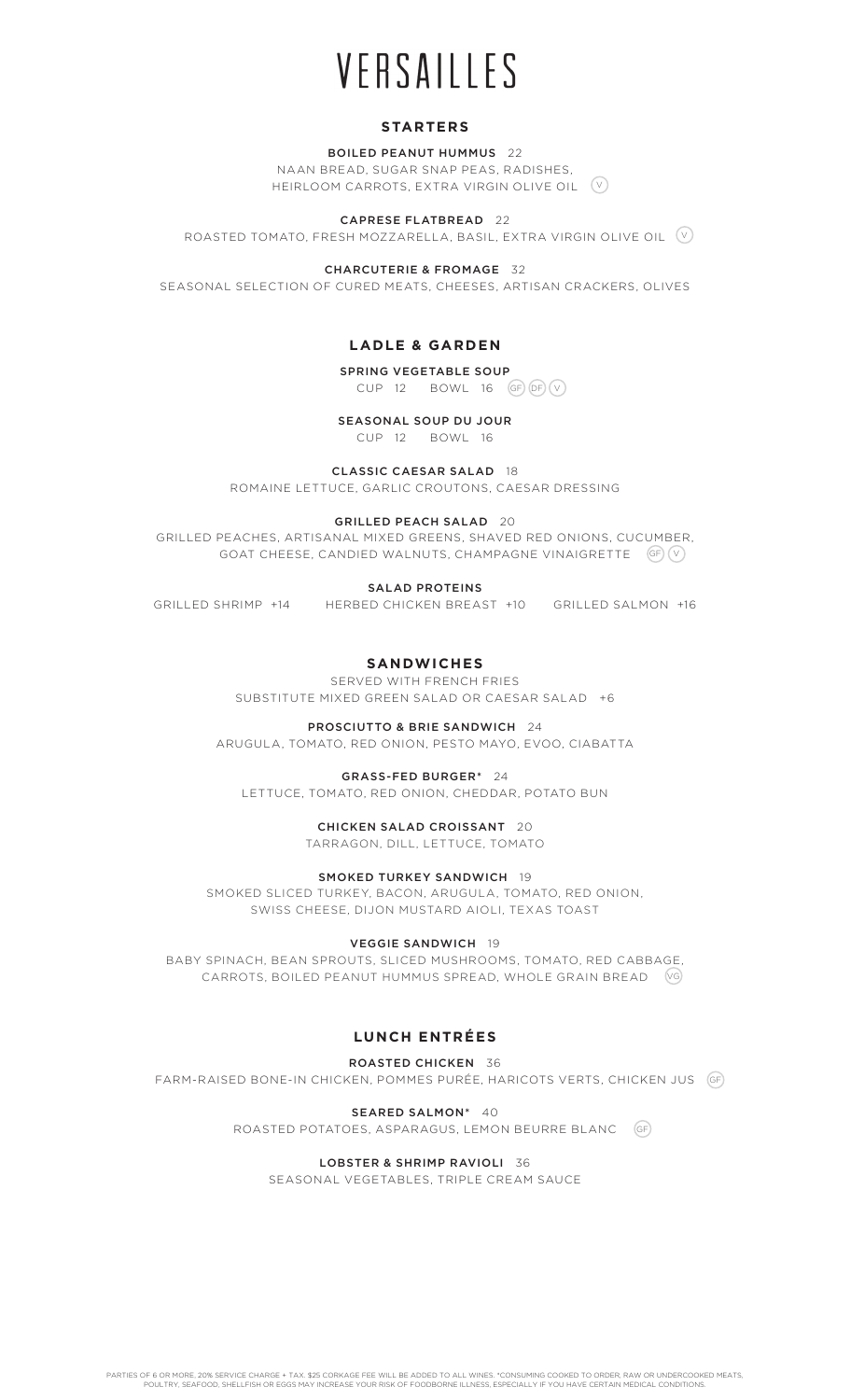# **HORS D'OEUVRES**

CHARCUTERIE & FROMAGE 32 SEASONAL SELECTION OF CURED MEAT, CHEESE, ARTISAN CRACKER, MEDITERRANEAN OLIVE

DRUNKEN MUSSELS 25

FRESH TOMATO, WINE, FENNEL, BROTH

MARYLAND CRAB CAKE 28

GREEN TOMATO CHUTNEY, SPICY REMOULADE, APPLE, JICAMA ARUGULA SALAD, EXTRA VIRGIN OLIVE OIL DF

GRILLED LAMB CHOPS 32

ROASTED POTATO, CHIMICHURRI SAUCE, FRIED SHISHITO PEPPERS (GF) (DF

BOILED PEANUT HUMMUS 22

NAAN BREAD, SUGAR SNAP PEAS, RADISHES, HEIRLOOM CARROTS, EXTRA VIRGIN OLIVE OIL (V)<sup>(DE</sup>

## **LADLE & GARDEN**

SPRING VEGETABLE SOUP

 $CUP$  12  $BOWL$  16  $GF(DF)(V)$ 

# SEASONAL SOUP DU JOUR

CUP 12 BOWL 16

CLASSIC CAESAR SALAD 18 ROMAINE LETTUCE, GARLIC CROUTONS, CAESAR DRESSING

## GRILLED PEACH SALAD 20

GRILLED PEACHES, ARTISANAL MIXED GREENS, SHAVED RED ONIONS, CUCUMBER, GOAT CHEESE, CANDIED WALNUTS, CHAMPAGNE VINAIGRETTE (GF)(V

### BURRATA SALAD 22

HEIRLOOM TOMATOES, CURED HAM, MICRO BASIL, BALSAMIC REDUCTION, EVOO GF

## SALAD PROTEINS

GRILLED SHRIMP +14 HERBED CHICKEN BREAST +10 GRILLED SALMON +16

# **ENTRÉES**

STUFFED EGGPLANT 30 BULGUR, CASHEW, SEASONAL VEGETABLES, CURRY SAUCE (GF) (DF) (VG

ROASTED DUCK 54 ORANGE GLAZE, ROASTED POTATOES, HARICOTS VERTS (GF) (DF

ROASTED CHICKEN 36 FARM-RAISED BONE-IN CHICKEN, CREAMY MUSHROOM SAUCE, MASHED POTATOES, HARICOT VERTS GF

RED WINE BRAISED BEEF SHORT RIBS 46 MASHED POTATOES, BROCCOLINI, CRISPY ONIONS, SHORT RIB JUS GF

FILET MIGNON 56 ROASTED POTATOES, RED WINE SAUCE, BUTTERED ASPARAGUS GF

RIBEYE STEAK 65

MASHED POTATOES, BUTTERED BROCCOLINI, RED WINE SAUCE GF

ROASTED SALMON 44

MUSHROOM PEA FARROTTO, ASPARAGUS, LEMON BEURRE BLANC

## LOBSTER & SHRIMP RAVIOLI 52

LOBSTER, SHRIMP, SEASONAL VEGETABLES, TRIPLE CREAM SAUCE

PARTIES OF 6 OR MORE, 20% SERVICE CHARGE + TAX. \$25 CORKAGE FEE WILL BE ADDED TO ALL WINES. \*CONSUMING COOKED TO ORDER, RAW OR UNDERCOOKED MEATS,<br>POULTRY, SEAFOOD, SHELLFISH OR EGGS MAY INCREASE YOUR RISK OF FOOD-BORNE ILL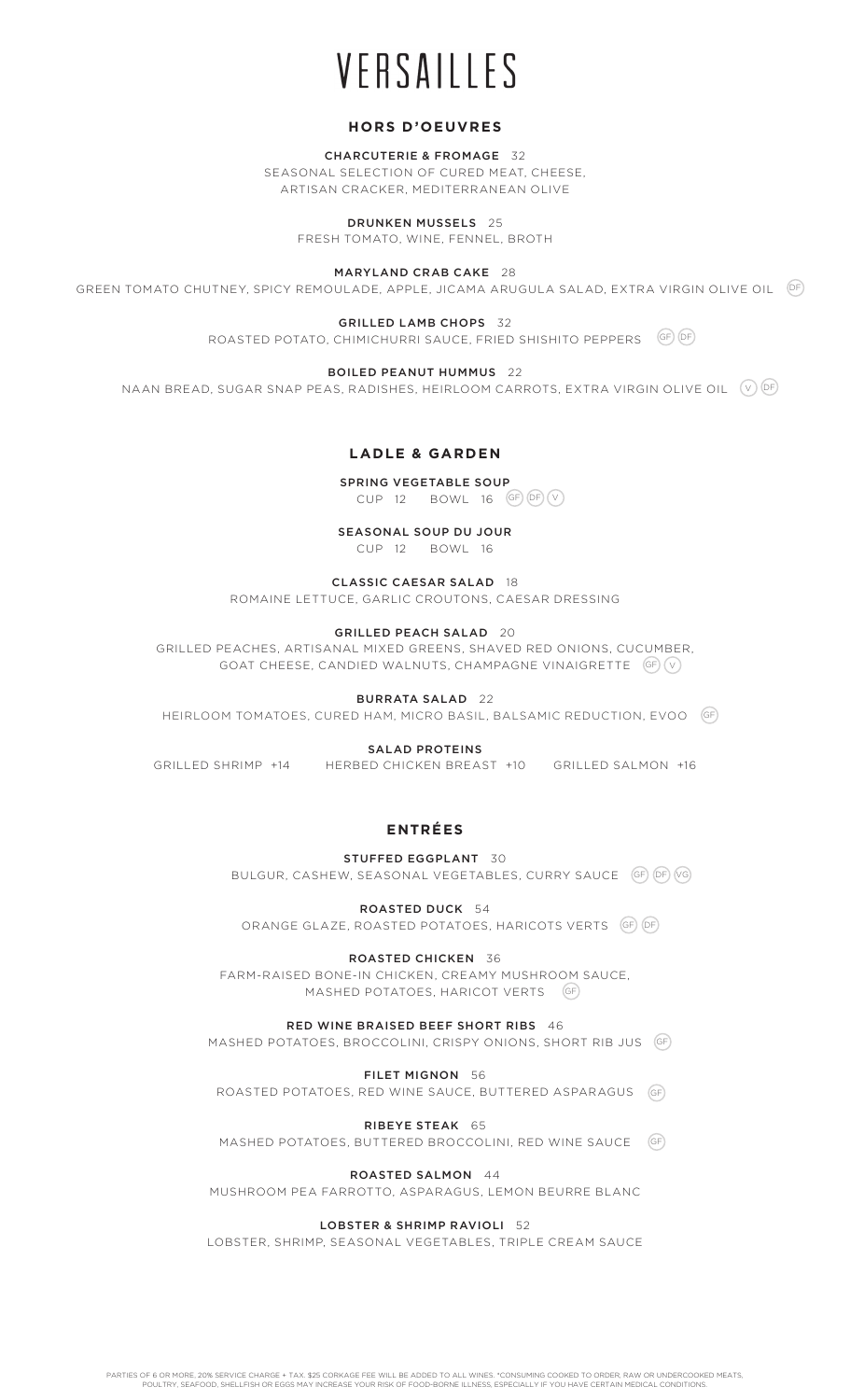# VFRSAILLES

### **DESSERTS**

#### CHOCOLATE TURTLE CHEESECAKE 16

DULCE DE LECHE SWIRL CHEESECAKE, CHOCOLATE FLOURLESS CAKE, CHOCOLATE SAUCE, WHIPPED CREAM, TOASTED PECANS GF

#### EXOTIC MOUSSE 18

PASSION FRUIT MOUSSE, MANGO PINEAPPLE COMPOTE INSERT, COCONUT SABLÉ, YUZU GEL, WHITE CHOCOLATE COCONUT TUILE

#### GEORGIA PEACH TART 16

FRESH STRAWBERRY, BASIL, AND PEACH, STRAWBERRY WHIPPED CREAM, POACHED PEACHES, BASIL SIMPLE SYRUP, OATMEAL STREUSEL

#### VANILLA CRÈME BRULEE 16

MADAGASCAR VANILLA CRÈME BRULEE TOPPED WITH FRESH FRUIT GF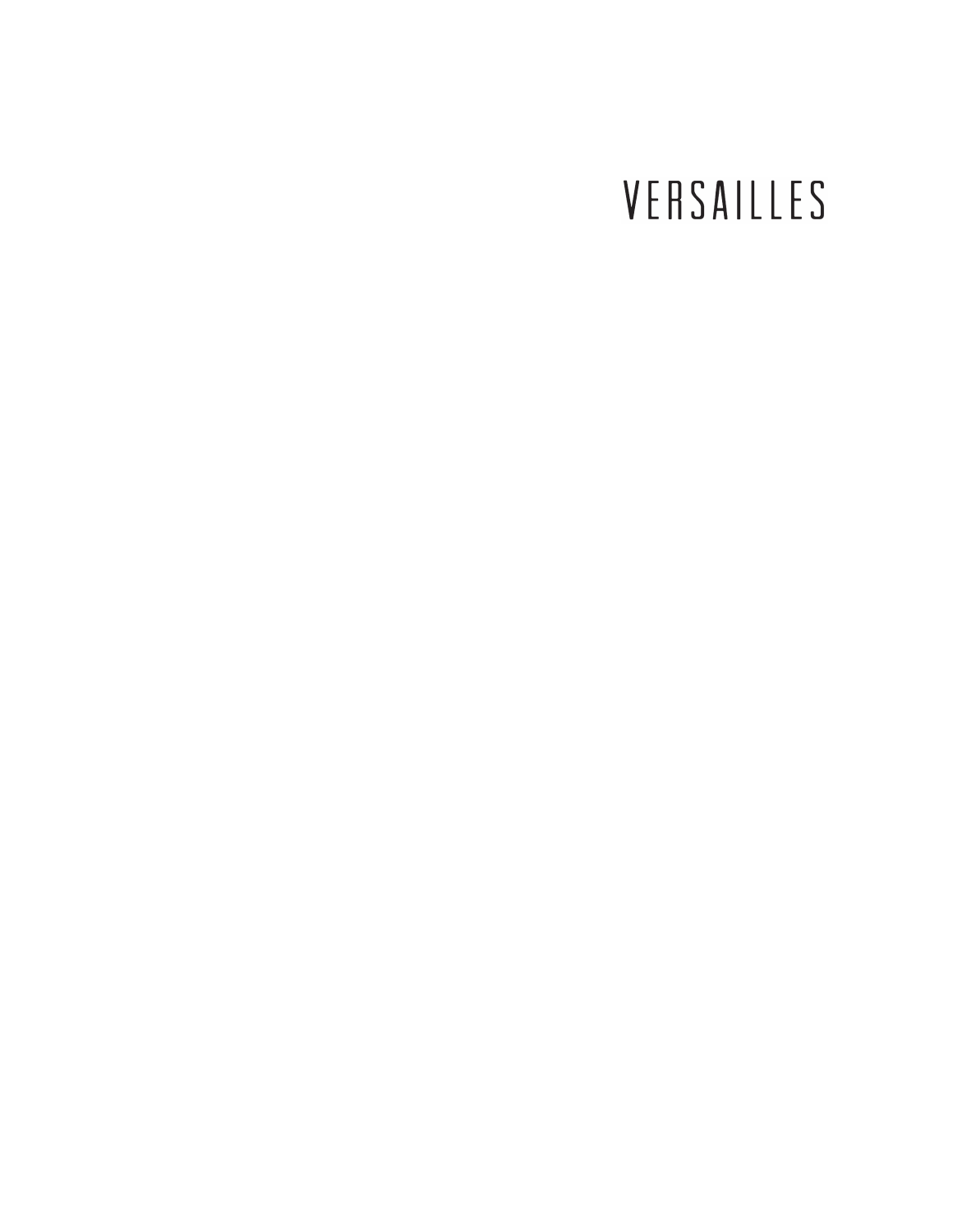## **CRAFT COCKTAILS 15**

#### PIGALLE

OUR FIZZY ODE TO BEAUTIFUL, PARISIAN SUMMERS, MADE WITH BOMBAY SAPPHIRE GIN, APEROL, LEMON JUICE, FEE BROTHERS 1864 RHUBARB BITTERS AND TOPPED WITH CHATEAU ELAN BRUT

### LE MARAIS

THIS CLASSIC BORDEAUX APÉRITIF IS A STAPLE OF SIDEWALK CAFÉS AND EARLY EVENING COCKTAIL PARTIES, COMPOSED OF LILLET ROSE, CLUB SODA, TOPPED WITH CHATEAU ELAN BRUT AND GARNISHED WITH FRUIT

# **BON APPÉTIT**

CHARCUTERIE & FROMAGE 32 SEASONAL SELECTION OF CURED MEATS, CHEESES, ARTISAN CRACKERS, OLIVES

CAPRESE FLAT BREAD 22  $\quad$   $\lor$ ROASTED TOMATO, MOZZARELLA, BASIL, EVOO

GRILLED LAMB CHOPS 32 ROASTED POTATO, CHICMICHURRI SAUCE, FRIED SHISHITO PEPPERS  $GF(DF)$ 

BOILED PEANUT HUMMUS 22 NAAM BREAD, SUGAR SNAP PEAS, RADISHES, HEIRLOOM CARROTS, EVOO  $(v)$ 

CHATEAU ELAN BACON 16 GF DF SPICY, MAPLE-CANDIED, THICK-CUT, SLAB BACON

CLASSIC CAESAR SALAD 18 ROMAINE, GARLIC CROUTONS, CAESAR DRESSING

> ADD HERBED CHICKEN BREAST +10 ADD GRILLED SHRIMP +14 ADD GRILLED SALMON +16

GRILLED PEACH SALAD 20 GRILLED PEACHES, ARTISANAL MIXED GREENS, RED ONIONS, CUCUMBER, GOAT CHEESE, CANDIED WALNUTS, CHAMPAGNE VINAIGRETTE  $(GF)(V)$ 

> ADD HERBED CHICKEN BREAST +10 ADD GRILLED SHRIMP +14 ADD GRILLED SALMON +16

> > LOUIS BURGER\* 26

SWISS CHEESE, SAUTÉED MUSHROOMS, FRIED ONIONS, BOURBON BBQ SAUCE, TEXAS TOAST, FRENCH FRIES

SHRIMP SALAD TOSTADA 26 GF OF BAY SHRIMP SALAD, SHAVED LETTUCE,

PICO DE GALLO, CRISPY CORN TORTILLA

STEAK FRITES 36 SAUTÉED BEEF TIPS, ROASTED TOMATOES, RED ONIONS, CILANTRO, SOY SAUCE , FRENCH FRIES  $(GF)$  $(DF)$ 

CRISPY FRIED CHICKEN WINGS 22 (GF) (DF NAKED, KOREAN BARBECUE, BOURBON BUFFALO

\*CONSUMING COOKED TO ORDER, RAW OR UNDERCOOKED MEATS, POULTRY, SEAFOOD, SHELLFISH OR EGGS MAY INCREASE YOUR RISK OF FOODBORNE ILLNESS, ESPECIALLY IF YOU HAVE CERTAIN MEDICAL CONDITIONS.

#### CHAMPS-ÉLYSÉES

FOR LOVERS OF COGNAC AND CHARTREUSE, THIS BRIGHT COCKTAIL IS CRAFTED FROM HENNESSY VS COGNAC, GREEN CHARTREUSE, LEMON JUICE, ANGOSTURA BITTERS

#### NOTRE D'AMES

A SWEET HONEY AND SALTED ORANGE BLOSSOM COCKTAIL THAT FINISHES WITH JASMINE GREEN TEA INFUSED KETEL ONE VODKA, ROTHMAN & WINTER PEACH, SALTED HONEY SYRUP, AND SPRAY OF ABSINTHE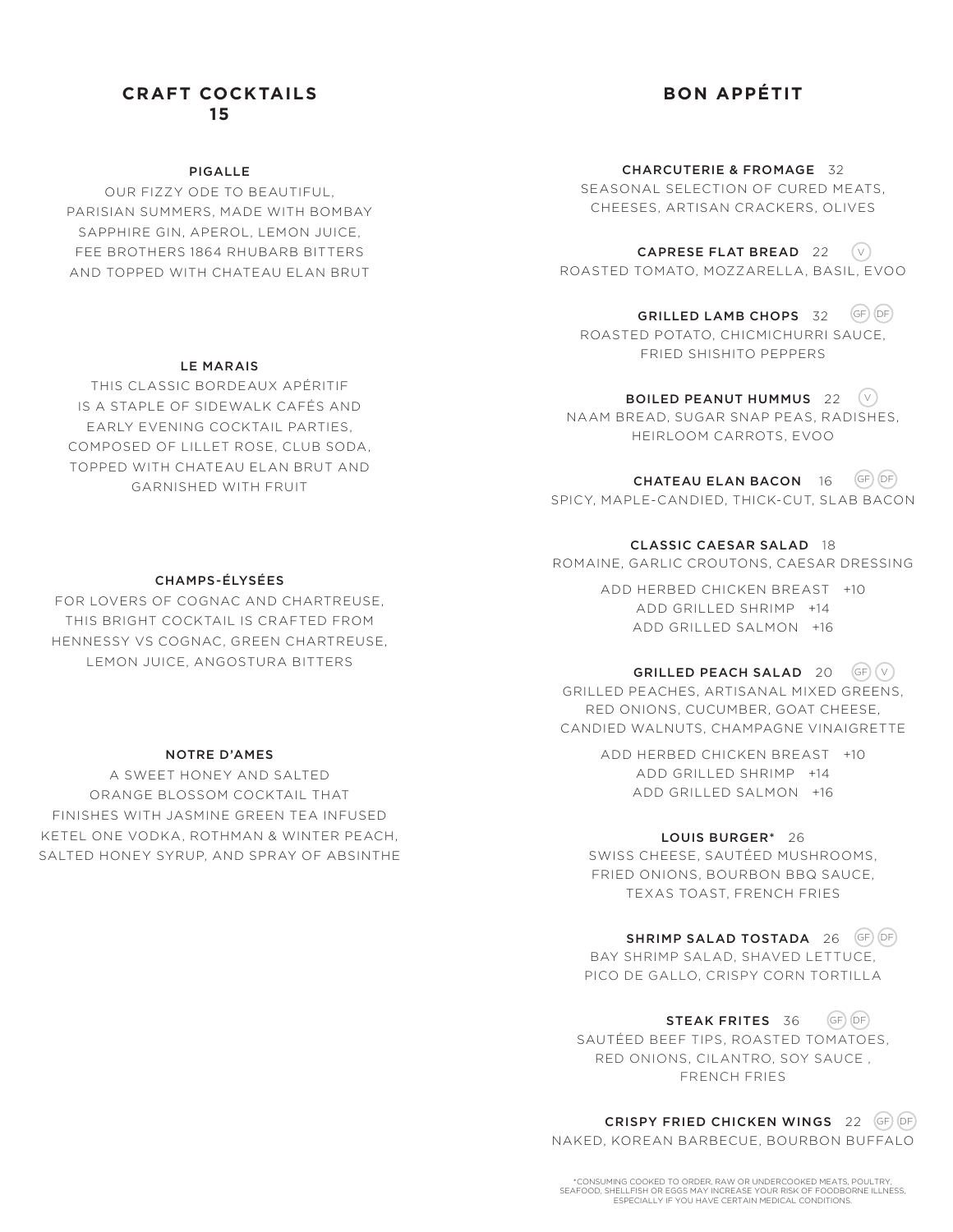# **DRAFT**

STELLA ARTOIS 7 BLUE MOON 7 LAGUNITAS 7

## **CRAFT COCKTAILS 15**

LA TOUR EIFFEL THIS SMOKY, TEQUILA-BASED COCKTAIL IS MADE WITH ESPOLON AÑEJO TEQUILA, MEZCAL, AND AMARO NONINO

# **LOCAL DRAFT**

ASK ABOUT SEASONAL FEATURES 7

## **DOMESTIC BOTTLE**

BUDWEISER 6 BUD LIGHT 6 MICHELOB ULTRA 6 COORS LIGHT 6

## **PREMIUM BOTTLE**

STELLA ARTOIS 7 GUINNESS STOUT 7 HEINEKEN 7 HEINEKEN 0.0 7 STONE IPA<sub>7</sub> CORONA EXTRA 7 CLASSIC CITY LAGER 7 LAGUNITAS 7 SAM ADAMS BOSTON LAGER 7

## **CIDER**

STRONGBOW 6

## LE LOUVRE'

COMPOSED OF BACARDI BLACK RUM, COINTREAU, FRESH LIME JUICE AND ORGEAT, THIS REFRESHINGLY BRIGHT COCKTAIL FINISHES WITH HINTS OF CHOCOLATE AND ORANGE \*MAY CONTAIN NUTS

#### LA SEINE

THIS ESPRESSO MARTINI IS A COLD, COFFEE-FLAVORED COCKTAIL MADE WITH TITO'S HANDMADE VODKA, 1000 FACES ESPRESSO COFFEE, COFFEE LIQUEUR, AND SUGAR SYRUP, WITH SUBTLE HINTS OF EUROPEAN CARAMEL TO FINISH

## **NON-ALCOHOLIC CRAFT COCKTAIL 12**

#### MONTMARTRE

REFRESHINGLY TART, SWEET, AND FLORAL ON THE NOSE, THIS COCKTAIL IS CRAFTED WITH ARTISANAL POMEGRANATE SYRUP, Q GINGER BEER, AND SERVED IN A CHILLED GLASS